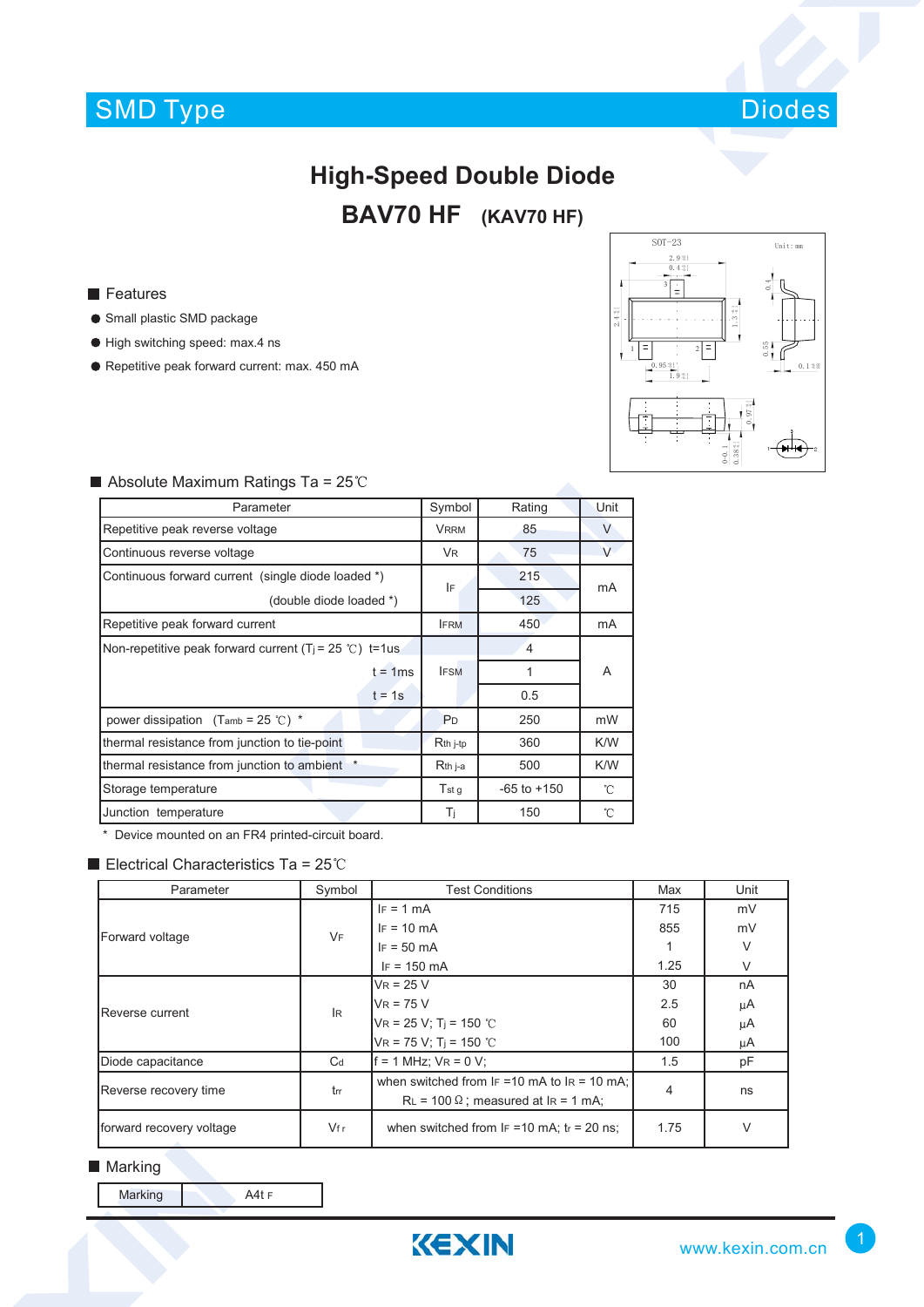### SMD Type Diodes and Diodes Diodes Diodes and Diodes Diodes and Diodes and Diodes and Diodes Diodes and Diodes





Device mounted on an FR4 printed-circuit board.

Fig.1 Maximum permissible continuous forward current as a function of ambient temperature.



(1)  $T_j = 150 °C$ ; typical values.

(2)  $T_j = 25 °C$ ; typical values.

(3)  $T_1 = 25 \degree C$ ; maximum values.

Fig.2 Forward current as a function of forward voltage.



Based on square wave currents.  $T_i = 25$  °C prior to surge.

Fig.3 Maximum permissible non-repetitive peak forward current as a function of pulse duration.

KEXIN